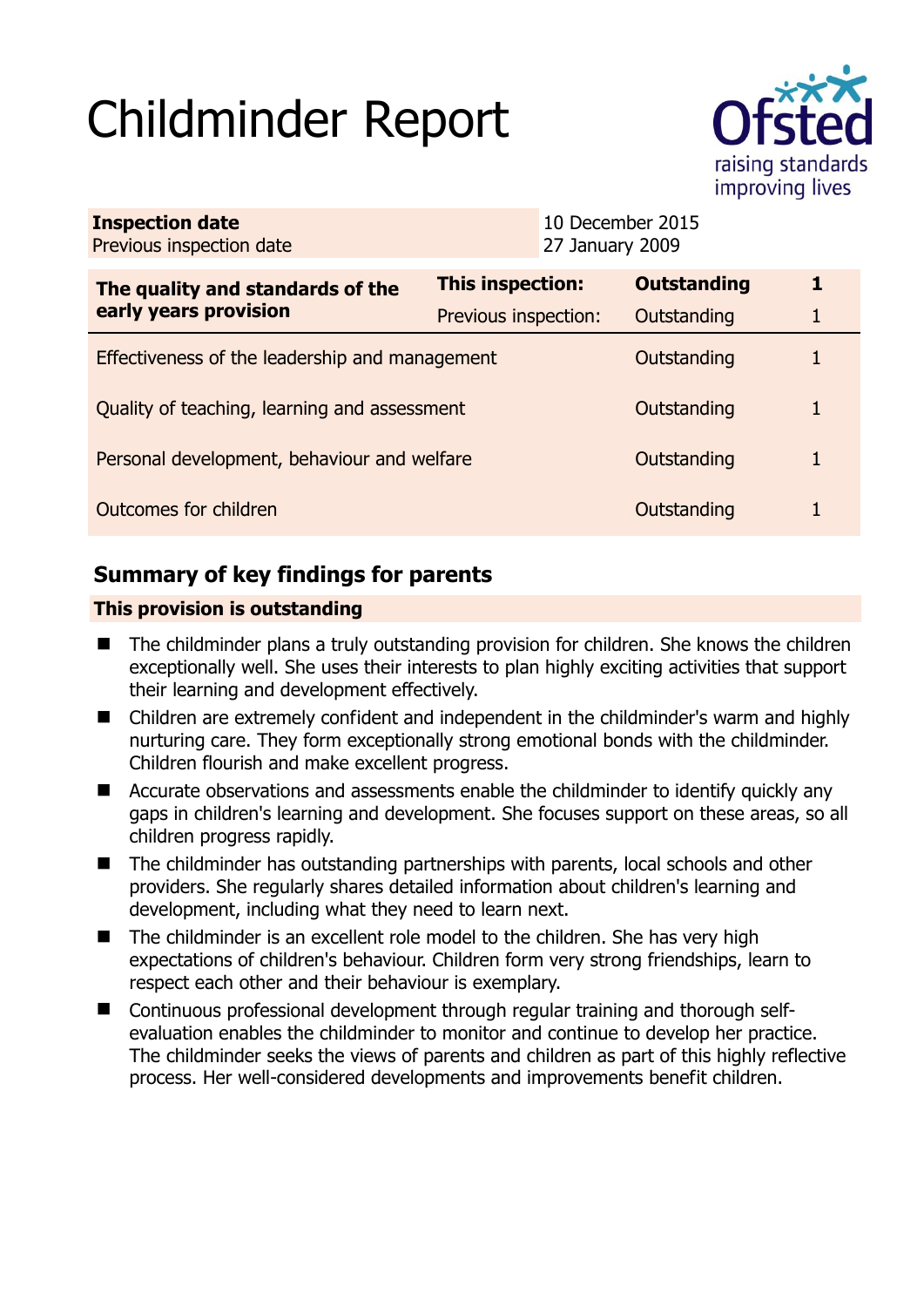## **What the setting needs to do to improve further**

#### **To further improve the quality of the early years provision the provider should:**

■ continue to expand the range of resources across the learning environments to enrich children's experiences further, particularly for those children who like to learn outside.

### **Inspection activities**

- The inspector observed the childminder and her interactions with children, and spoke to them at appropriate times during the inspection.
- The inspector viewed areas of the house and garden used for childminding.
- The inspector completed a joint observation with the childminder.
- The inspector spoke to parents and sampled written feedback provided on the day of inspection.
- The inspector sampled relevant documentation, including children's records, the childminder's policies and her self-evaluation form.

### **Inspector**

Emma Dean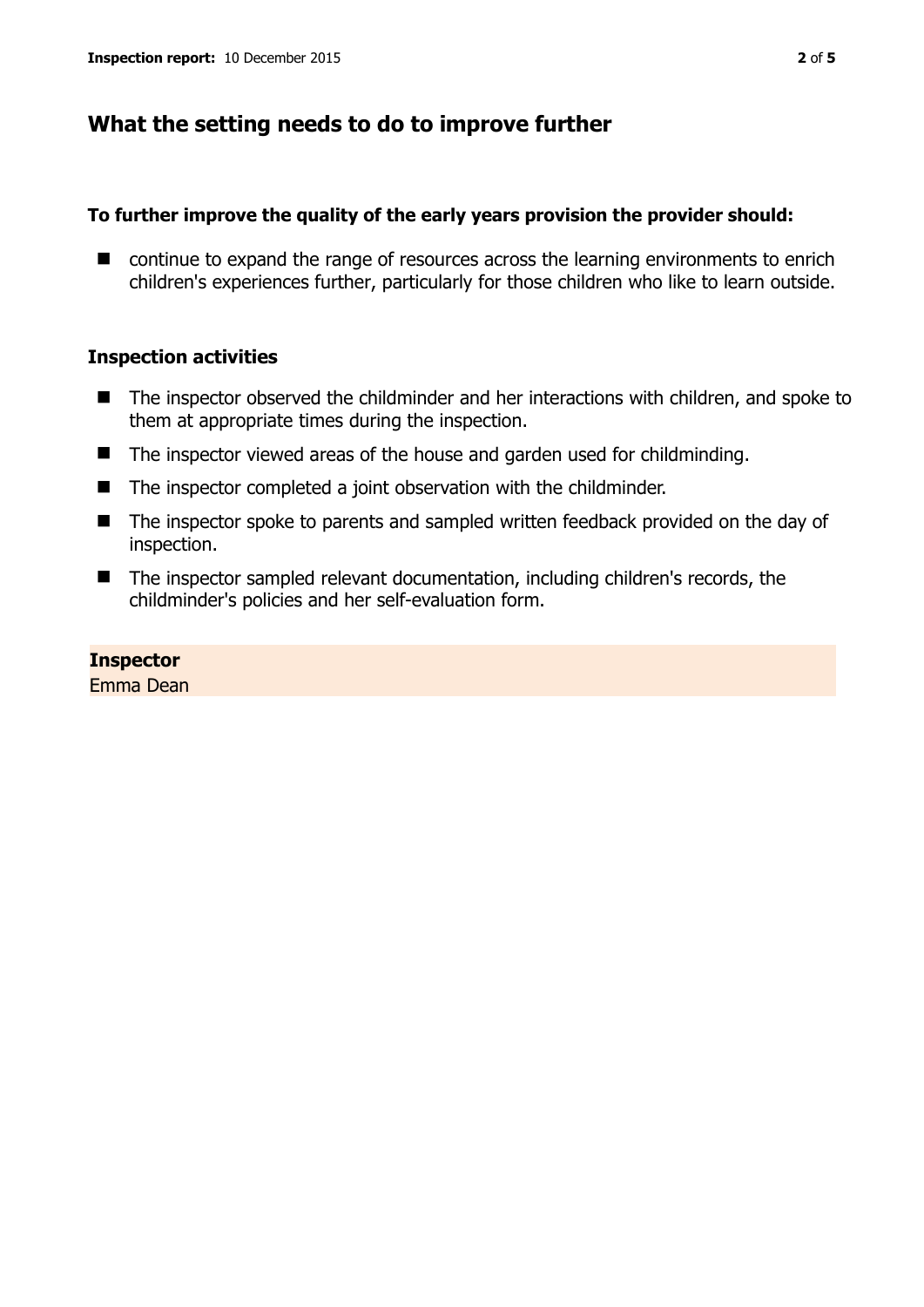## **Inspection findings**

## **Effectiveness of the leadership and management is outstanding**

The childminder has exceptionally high expectations of her practice and of the children. Safeguarding is effective. The childminder is extremely confident about all aspects of safeguarding children and what actions to take if concerns arise. Comprehensive risk assessments contribute to keeping children safe. The childminder is exceptionally well organised and up to date with changes to early years requirements, which has helped her sustain her outstanding practice. The childminder supports families extremely well. For example, she offers advice, lends resources and involves all parents in their children's learning. Parents speak very highly of the childminder and of the outstanding quality of care she provides.

### **Quality of teaching, learning and assessment is outstanding**

Children are highly motivated in their explorations and learning. The childminder actively seeks out resources to match children's current interests and uses these to plan innovative experiences. For example, children enthusiastically hunt for toy trains while experiencing different textures. The childminder is actively involved in their play, and supports and extends their learning exceptionally well. The childminder supports children's communication and literacy development extremely well. For example, she encourages children to make marks and tracks with their trains in foam and paint. The childminder provides a wide range of books. Children have made their own instruction books to share with others. They listen well and speak confidently. The childminder supports children's understanding of mathematics very well. She challenges children to try new, inspiring activities.

## **Personal development, behaviour and welfare are outstanding**

Children thoroughly enjoy their time with the childminder. They lead many activities. They engage in their chosen activities for long uninterrupted periods, such as when they excitedly use torches to explore. Overall, the childminder provides an exceptionally stimulating environment for children. However, not all the environments are equally inviting, particularly for children who prefer to learn outdoors. The childminder helps their understanding of healthy and active lifestyles. Children learn to control their bodies in enjoyable ways; for example, they pretend to move like horses and jump like frogs. The childminder teaches the children to share resources, to take turns and to use good manners. Children discuss and agree their own rules and boundaries for the setting. They understand why they must not run when inside and make picture cards to help each other remember the rules.

### **Outcomes for children are outstanding**

All children make excellent progress from their starting points on entry. They are keen to explore and have a go. They are well prepared to move to school. For example, older children develop a good understanding of letters and sounds, and all know how to use books.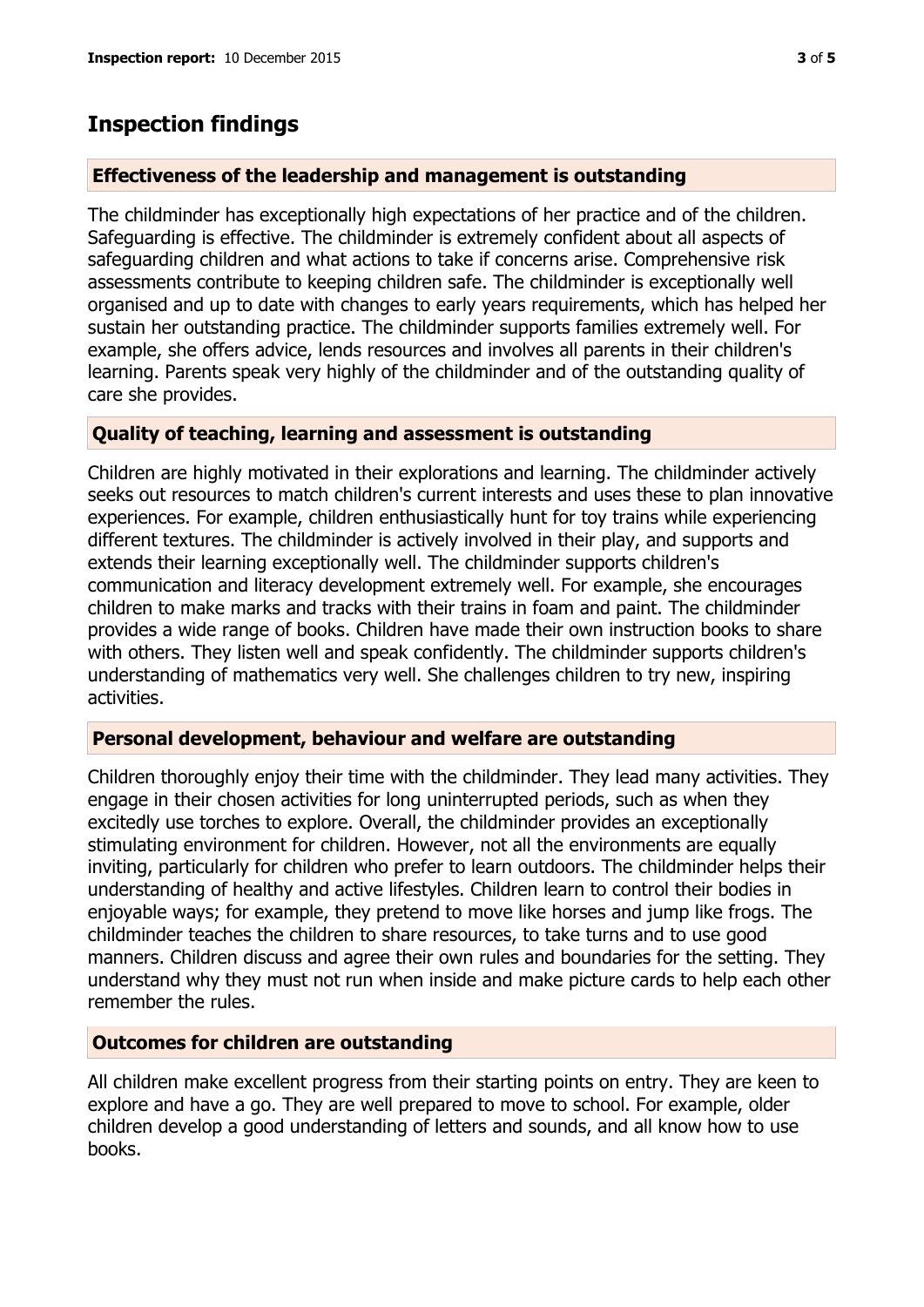## **Setting details**

| Unique reference number       | 111130                                                                               |
|-------------------------------|--------------------------------------------------------------------------------------|
| <b>Local authority</b>        | Hampshire                                                                            |
| <b>Inspection number</b>      | 824961                                                                               |
| <b>Type of provision</b>      | Childminder                                                                          |
| Day care type                 | Childminder                                                                          |
| <b>Registers</b>              | Early Years Register, Compulsory Childcare<br>Register, Voluntary Childcare Register |
| Age range of children         | $0 - 5$                                                                              |
| <b>Total number of places</b> | 6                                                                                    |
| Number of children on roll    | 5                                                                                    |
| <b>Name of provider</b>       |                                                                                      |
| Date of previous inspection   | 27 January 2009                                                                      |
| <b>Telephone number</b>       |                                                                                      |

The childminder registered in 1991 and lives in Waterlooville, Hampshire. She offers care from Monday to Friday, from 7.30am to 6pm throughout the year. The childminder holds a relevant qualification at level 3. The childminder receives funding to provide free early education for children aged two, three and four years.

This inspection was carried out by Ofsted under sections 49 and 50 of the Childcare Act 2006 on the quality and standards of provision that is registered on the Early Years Register. The registered person must ensure that this provision complies with the statutory framework for children's learning, development and care, known as the Early Years Foundation Stage.

Any complaints about the inspection or the report should be made following the procedures set out in the guidance 'Complaints procedure: raising concerns and making complaints about Ofsted', which is available from Ofsted's website: www.gov.uk/government/organisations/ofsted. If you would like Ofsted to send you a copy of the guidance, please telephone 0300 123 4234, or email enquiries@ofsted.gov.uk.